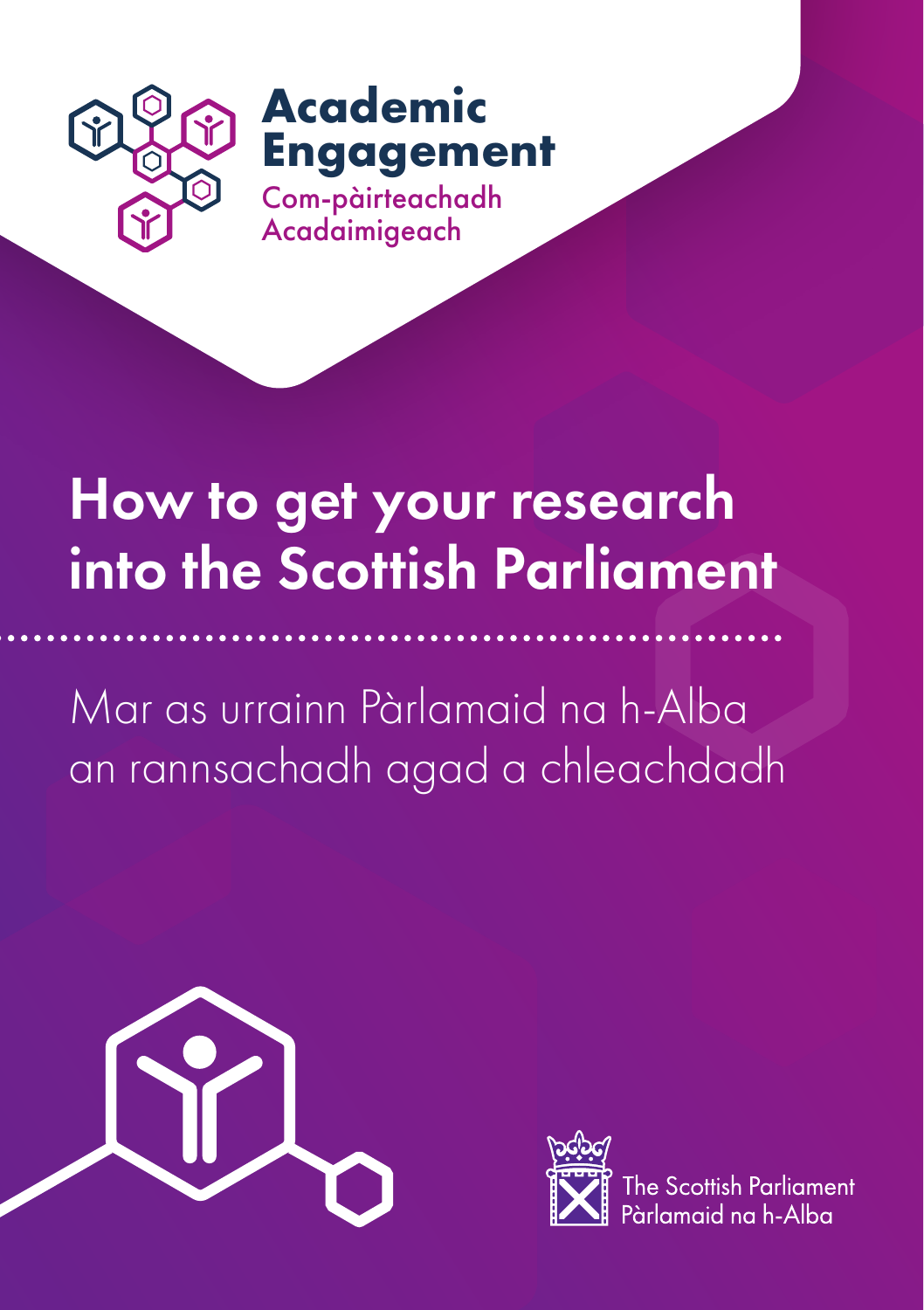# **Top tips for engaging**

## Make it relevant

Keep up to date Sign-up for alerts, feeds and weekly e-bulletins to keep up to date with what's happening in

Parliament.

Try and link your research to parliamentary business. If your research topic isn't on the parliamentary agenda, it's more difficult to find a way to demonstrate how your research can be of benefit.

## **Communicate**

When it comes to writing for parliamentarians – be clear, explicit and accurate.

## Get connected

Contact the Knowledge Exchange expert in your own organisation. They should be able to support your engagement with Parliament and may have their own contacts.

The Scottish Parliament is responsible for making laws, and scrutinising the Scottish Government. Parliament staff need access to relevant and timely evidence as well as an awareness of key policy issues and will draw upon many sources, including academic expertise.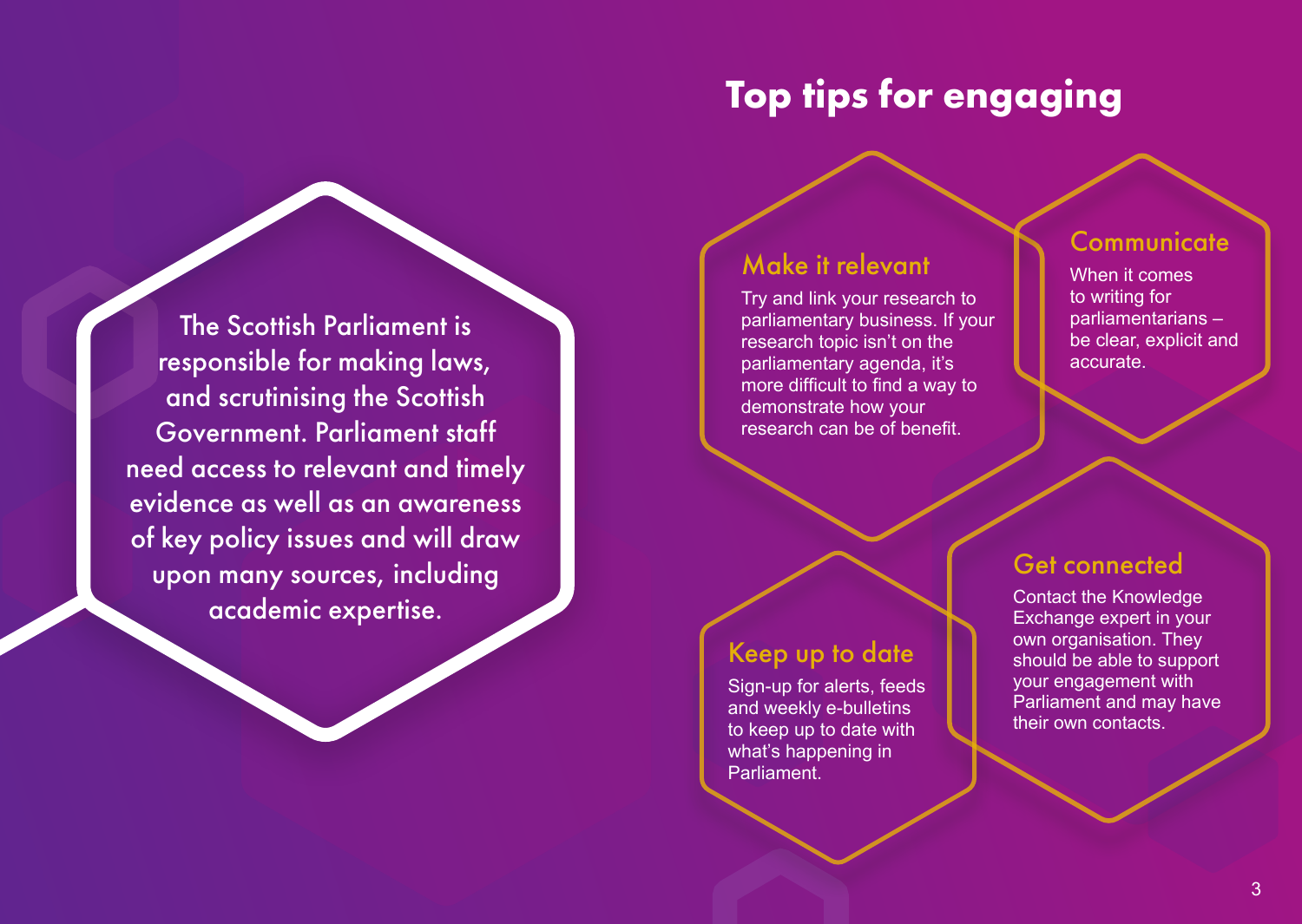# **MSP**

# Why

If you have a specific research interest on a devolved matter, you can get in touch directly with a Member of the Scottish Parliament ('MSP' or 'Member').

To help you, an MSP might:

- speak in a debate
- propose a change in the law
- raise the issue with a committee
- raise awareness
- ask the First Minister or another Scottish Government Minister a question



## How?

### **Meet with an MSP**

You can meet with an MSP face-to-face at Holyrood or at their local constituency office surgeries.

### **Find out which MSP is interested in your subject or policy area**

It's worth discovering if there are any MSPs with a particular interest in your subject area. Each MSP has their own page on the Parliament's website which lists the Committees and Cross-Party Groups they sit on. It also lists their most recent speeches, motions, questions and voting record.

### **Individual MSP and Party websites**

It's also worth looking on individual party websites and/or individual MSP's personal websites to find out which policy areas they are engaging with.

#### **Attend an event hosted by an MSP**

The Parliament hosts a wide range of events and exhibitions, including those that have a direct link to the work of parliamentary committees and those sponsored by MSPs. Event and exhibition information can be found on the Homepage of the Parliament's website.

 $\rightarrow$  [More information on individual MSPs](https://www.parliament.scot/msps/current-msps.aspx)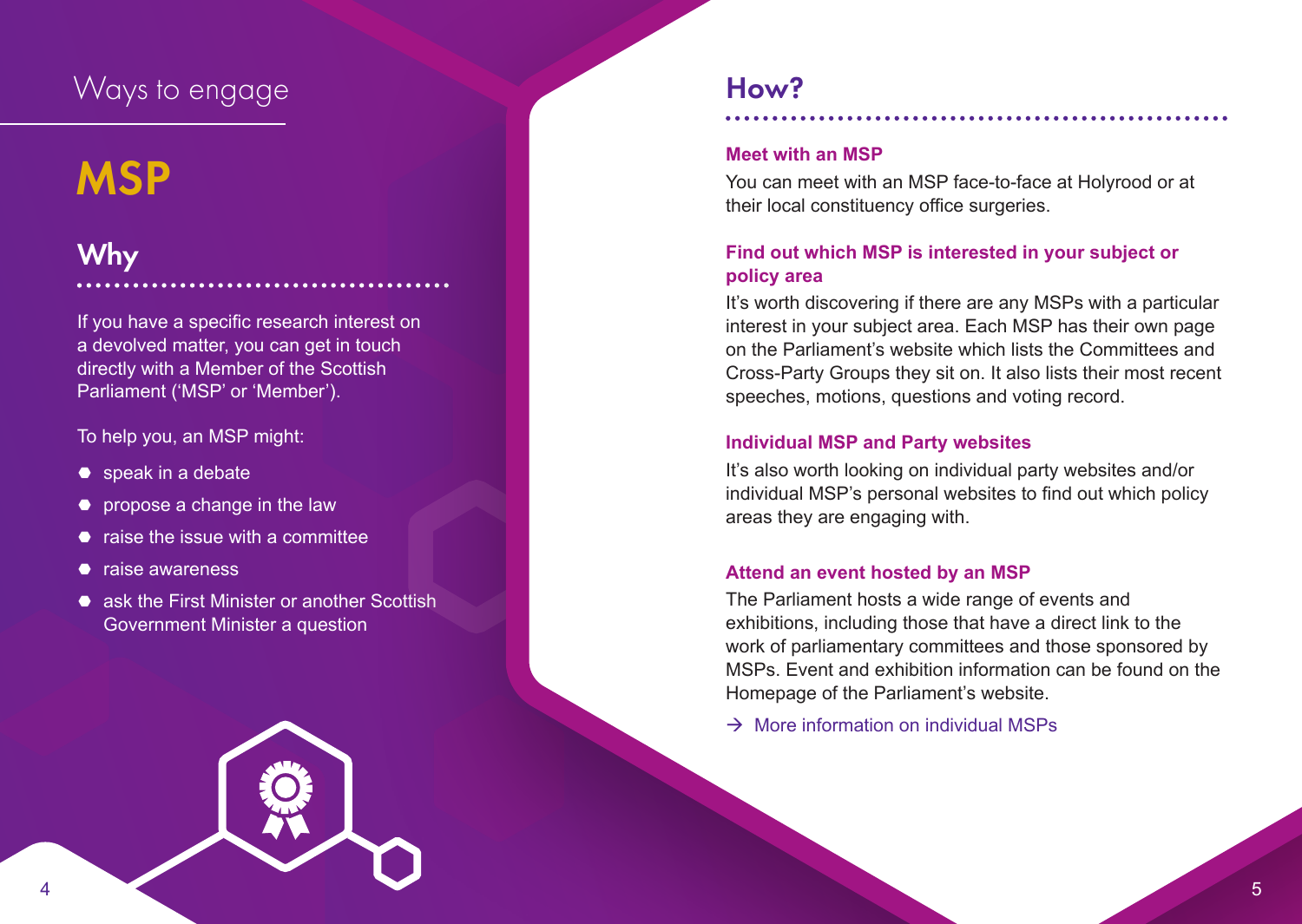# SPICe

# Why

The Scottish Parliament Information Centre, or SPICe as it's commonly referred to, is the Parliament's internal research hub and provides an impartial information and research service to MSPs, MSP staff, and other Parliament staff including Committee Clerks.

SPICe is staffed by information and subject specialists who need to be aware of key policy issues in their subject areas.

SPICe provides a range of engagement opportunities for academics to engage with SPICe colleagues and the wider Parliament.

## How?

#### **Speak at a SPICe Seminar**

SPICe hosts a regular series of SPICe Seminars to develop understanding and awareness of issues and encourage engagement and debate. Seminars are attended by MSPs, MSP staff and Parliament staff and SPICe invite academics speakers to present at these seminars.

### **Apply for a SPICe Fellowship**

SPICe hosts an annual Academic Fellowship Scheme which enables academics to work on projects and communicate analysis which would otherwise not be possible. The Scheme aims to increase the use of academic knowledge, skills and research within the Parliament and promote knowledge and understanding of the Parliament within the academic sector.

### **Apply to be a PhD Intern**

SPICe hosts a number of PhD students every year. Students are recruited via the UK Research and Innovation Policy Internships (UKRI) Scheme. During a 3-month placement in SPICe, interns are expected to work with one of our researchers to complete a SPICe Briefing.

 $\rightarrow$  [More information about SPICe Academic Engagement](https://www.parliament.scot/parliamentarybusiness/100471.aspx)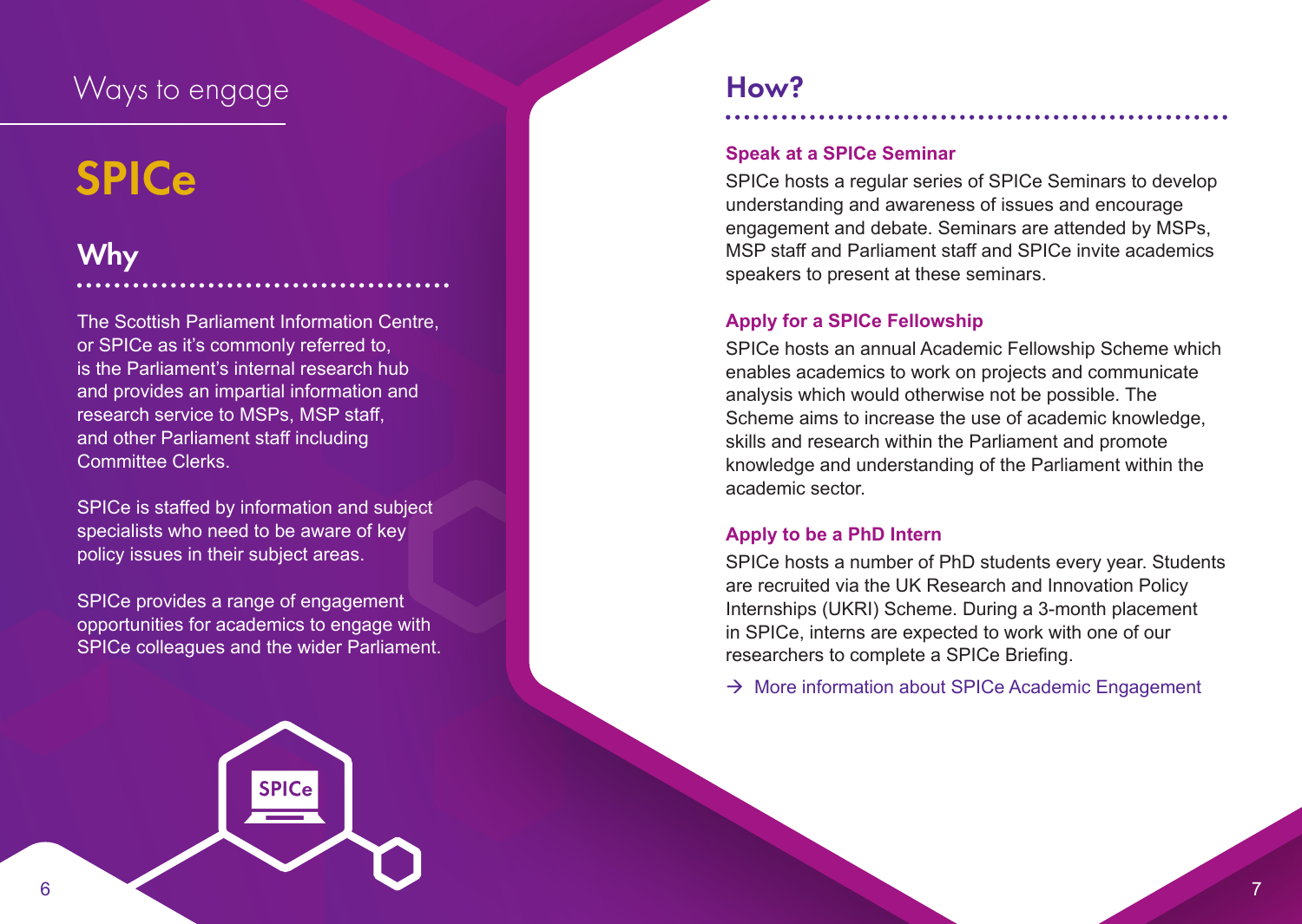# **Committees**

## Why

8

Committees play a central part in the work of the Parliament. This is where MSPs scrutinise the work of the Scottish Government by:

- holding inquiries into subjects relating to the work of the Committee
- examining legislation, including bills and subordinate legislation
- $\bullet$  taking evidence from witnesses to assist in their inquiries
- considering petitions that have been submitted by members of the public and groups who wish to raise an issue



## How?

### **Take part in a Committee meeting**

Committees can invite and have the power to require witnesses to submit written evidence and attend to give oral evidence.

### **Contribute to a Committee Inquiry**

A Committee Inquiry is an important tool used by Committees to hold the Scottish Government to account and to scrutinise in detail its policy and administration. Suggestions for possible topics for Committee inquiries can come from a variety of sources including academics and external interest groups.

### **Join an Expert Panel**

Several Committees have developed their own 'Panel of Experts' or Advisors. They can provide advice to MSPs on a range of subjects relevant to the Committee's remit.

### **Take Part in a Consultation Exercise**

Consultations may involve seeking views in a number of different ways, including questionnaires, written papers, public meetings, focus groups, or on-line discussion forums.

 $\rightarrow$  [More information on the work of Committees](https://www.parliament.scot/parliamentarybusiness/committees.aspx)

9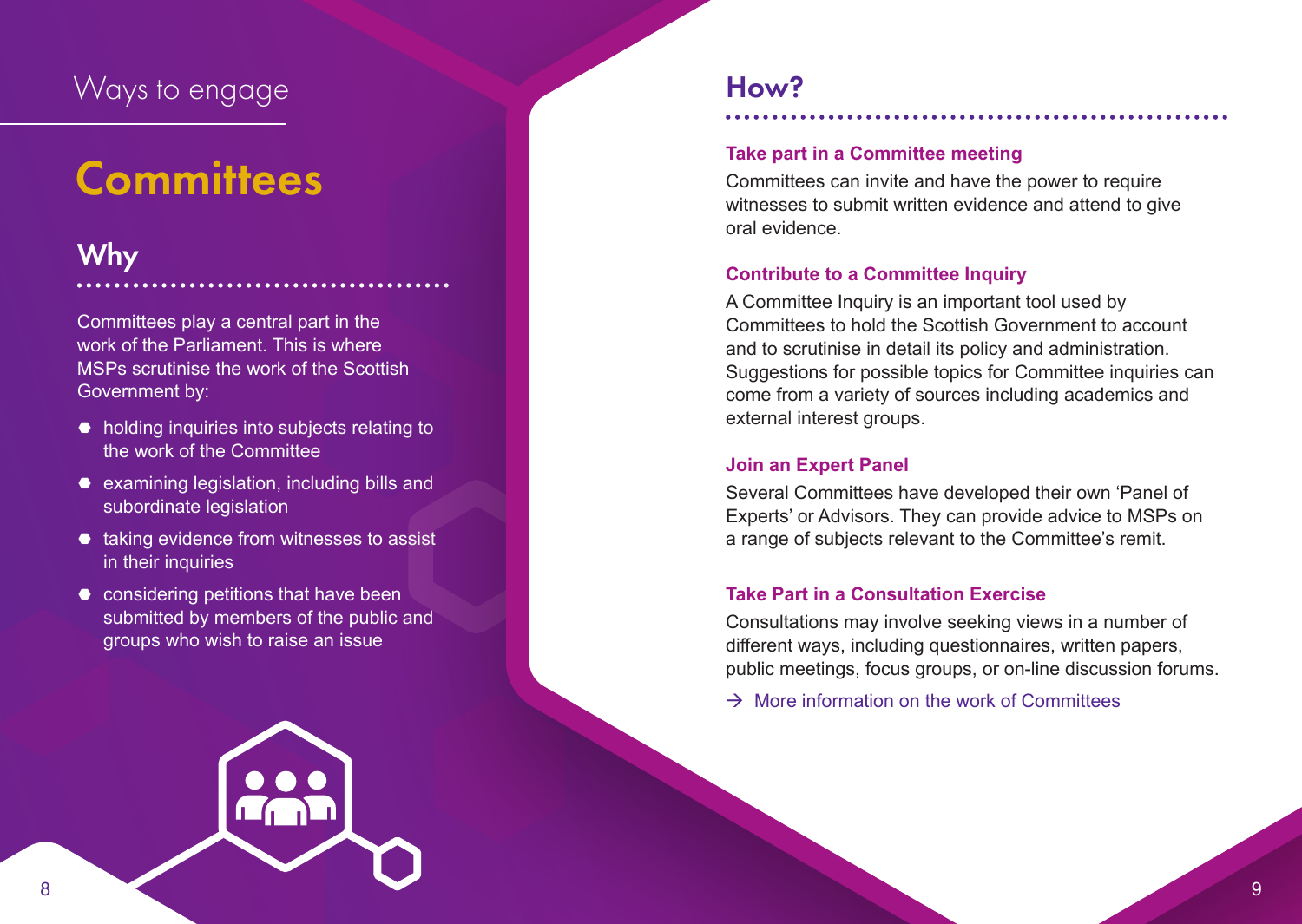# Scotland's Futures Forum

## Why

Scotland's Futures Forum is the Scottish Parliament's futures think-tank. It works on a non-party basis to promote research and to stimulate debate on the long-term challenges and opportunities that Scotland faces.

## How?

#### **Get involved in a Scotland's Futures Forum event**

Scotland's Futures Forum hosts regular discussions and seminars to present ideas to engage parliamentarians and challenge their thinking.

These events often include academics and external experts who are willing to share their experience and expertise

 $\rightarrow$  [More information about Scotland's Futures Forum](https://www.scotlandfutureforum.org/)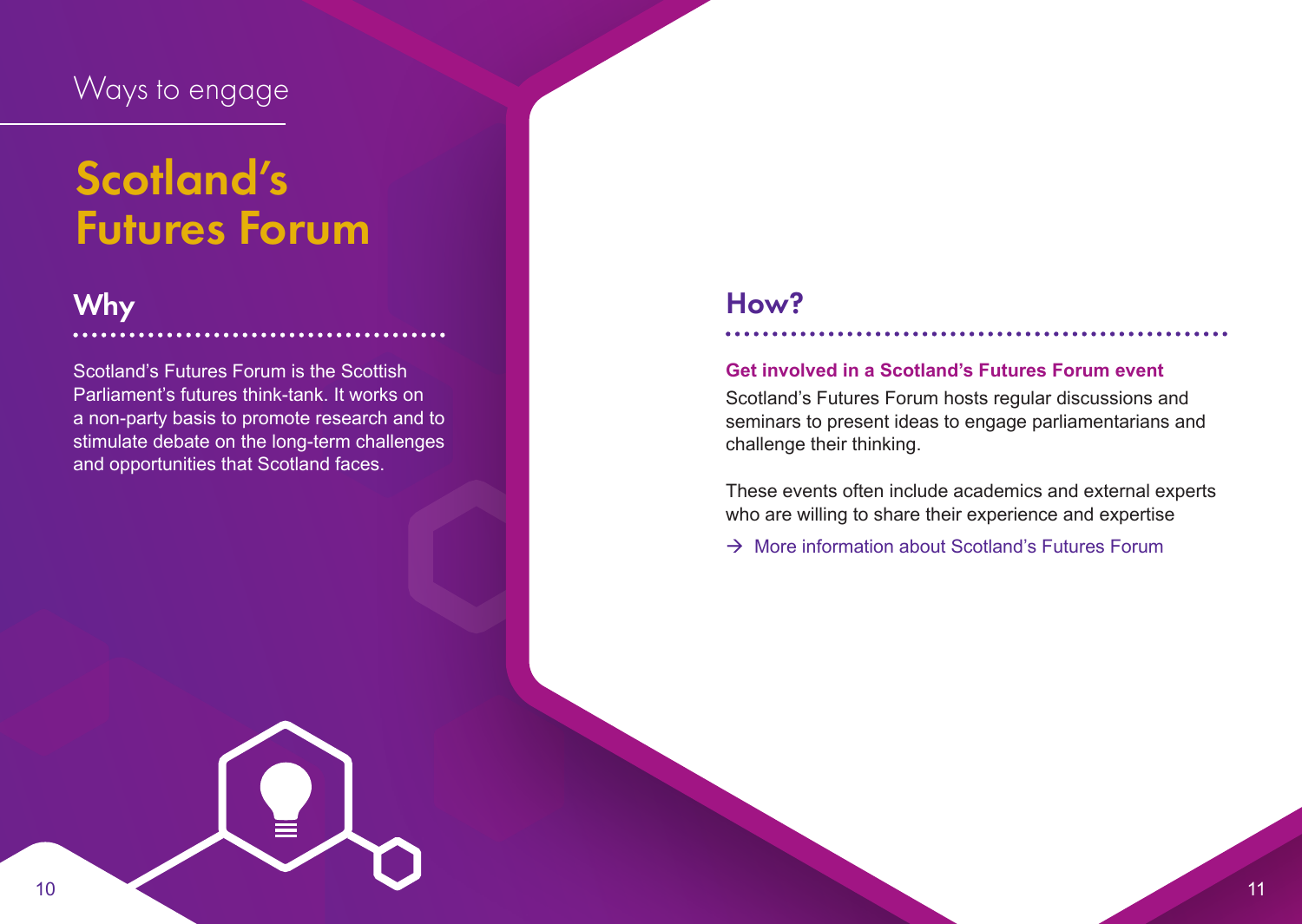# Cross-Party **Groups**

## Why

Cross-Party Groups (CPGs) provide an opportunity for Members of all parties and outside organisations, including academics, to meet and discuss a shared interest in a cause or subject.

## How?

#### **Join a Cross-Party Group**

Joining a CPG will enable you to meet with MSPs. The Parliament's website contains an A-Z list of CPGs with details of their individual remits as well as information on how to get involved.

There are currently over 100 CPGs operating in the Parliament covering a vast range of topics.

 $\rightarrow$  [More information on Cross-Party Groups](https://www.parliament.scot/msps/cross-party-groups.aspx)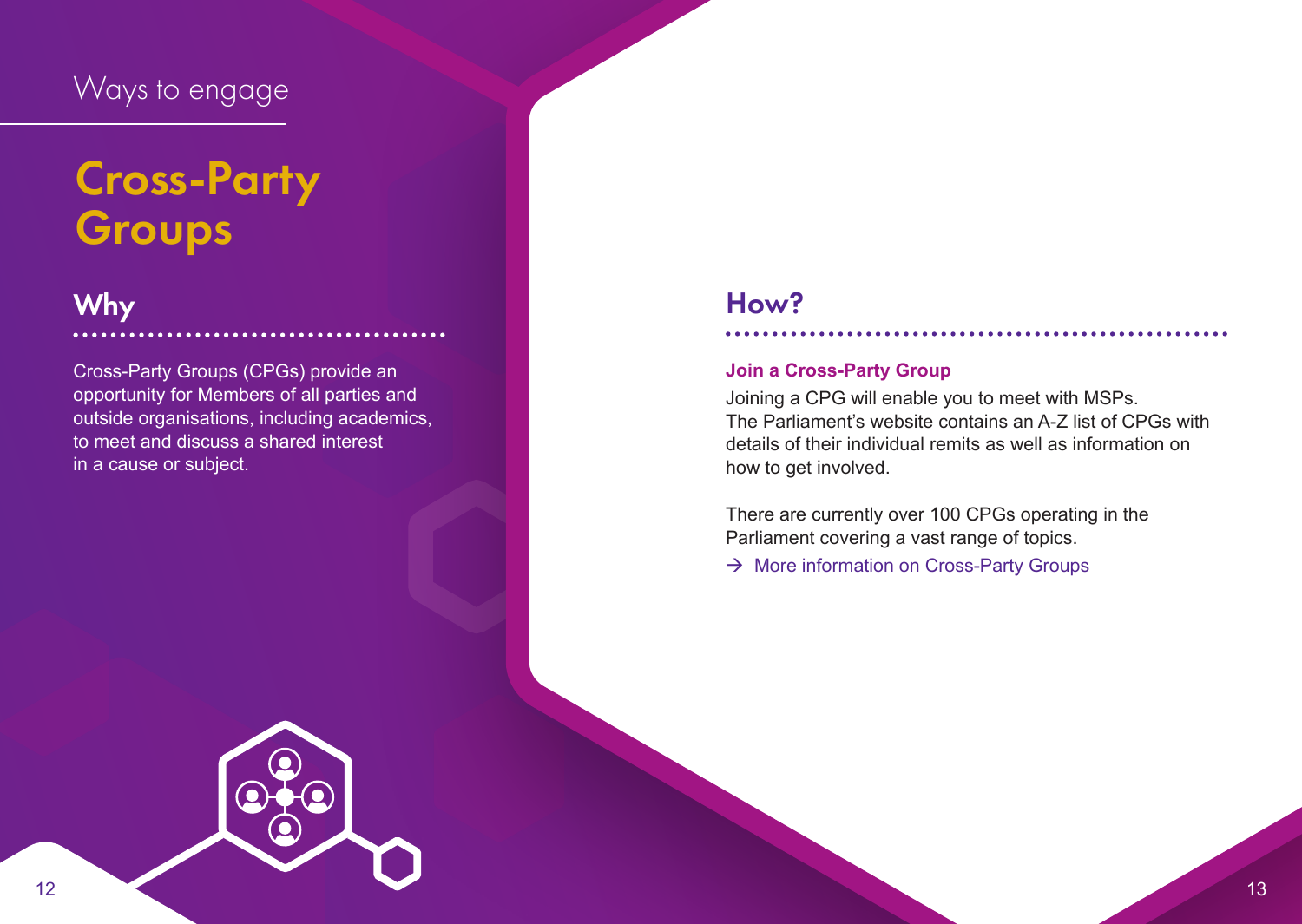# **Petitions**

## Why

If you would like to raise awareness of an issue, the petitions process allows you to get your issue on the Scottish Parliament's agenda.

## How?

#### **Submit a petition**

The Parliament's website contains information on how to start a petition, what you can petition about, what you need to include in your petition as well as offering some handy hints about using the petitions system.

'How to get your research into the Scottish Parliament' is produced by the Scottish Parliament Information Centre (SPICe).

#### **You can find us at:**



The Scottish Parliament Edinburgh, EH99 1SP



www.parliament.scot

academia@parliament.scot



https://spice-spotlight.scot



@spice\_research